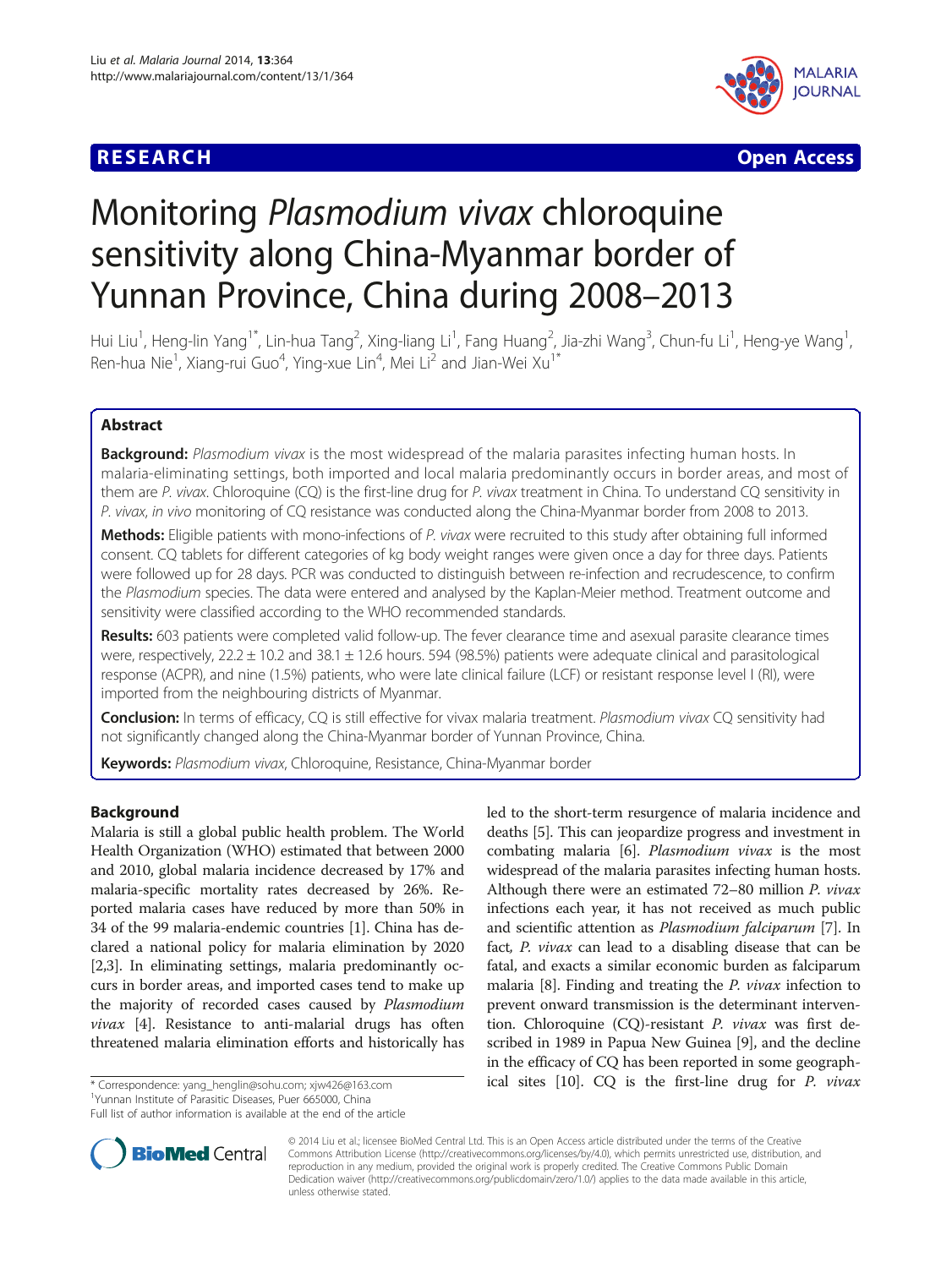treatment in China. Understanding P. vivax sensitivity to CQ is the basis of vivax malaria treatment with CQ. Knowledge of drug sensitivity is also needed to guide the local drug policy, so WHO strongly encourages countries in which P. vivax is endemic to carry out pilot studies to monitor the efficacy of CQ [[11](#page-5-0)]. From 2008 to 2013, in vivo monitoring of CQ resistance in P. vivax was conducted to determine the dynamics of P. vivax sensitivity to CQ in the field along the China-Myanmar border.

## **Methods**

#### Surveillance sites and time

Surveillance was carried out in Tengchong and Yangjiang, two counties on the China-Myanmar border (Figure 1). One of the main reasons for this selection of surveillance sites was that suitable vivax malaria patients were difficult to find in other parts of China. Most of the malaria cases in the two counties were imported from neighbouring districts of Myanmar. The surveillance activities were conducted in Tengchong County in 2008 and 2009, and expanded to Yingjiang County in 2010 and 2011, and only carried out in Yingjiang County because of so few malaria cases in Tengchong in 2012 and 2013.

#### Patients and recruiting criteria

Patients whose axillary temperature was ≥37.5°C or history of fever during the previous 24 hours were diagnosed based on microscopy of thick and thin blood smears. Patients with mono-infections of P. vivax were recruited to this study after obtaining full informed consent. Only patients older than one year presenting with parasite density 500–120,000 parasites per μL were enrolled into the study. Imported malaria was identified as patients who had traveled from endemic areas of Myanmar within one month and were diagnosed as malaria in China [\[3](#page-5-0)]. Patients were excluded from the study if any of the following criteria were present: (1) positive pregnancy test or breastfeeding; (2) complicated malaria; (3) having taken any anti-malarial, sulpha, tetracycline and sulphone drugs within the previous seven days; (4) history of hypersensitivity to any of the study drugs; (5) severe dysfunction with kidney, liver and heart; (6) over 60 years old; and, (7) unable to follow up.

#### Drug and administration

CQ (GYZZ H31020423, 155 mg base per tablet) was made by Shanghai Sino-West Pharmaceutical Corp, China, and provided by The West Pacific Office of World Health

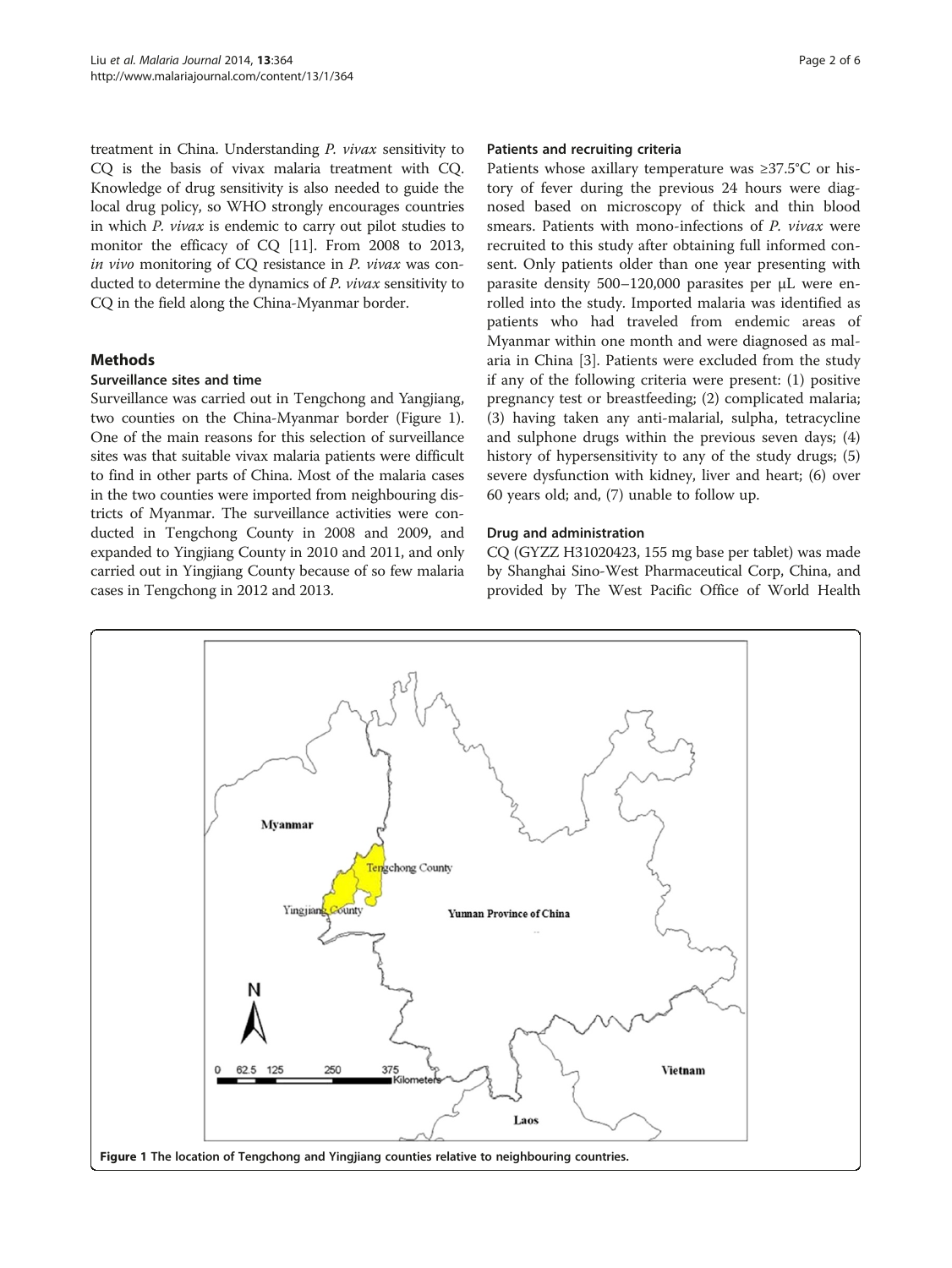Organization (WPRO/WHO). CQ was given once a day for three days. The doses were recommended by WPRO/WHO too. For convenient administration of the drugs, the doses were calculated into tablets for different categories of kg body weight ranges (Table 1) [[12](#page-5-0)]. Based on the recommendation of the China Ministry of Health, a standard adult ( $\geq 16$  years) dosage of primaquine tablets (22.5 mg/day) was given for treatment of liver-stage parasites over eight days after completion of 28-day follow-up. The age based dosing was used for children, 3.75-5.625 mg/day for age 1–3 years, 7.5 mg/day for age 4–6 years, 11.25 mg/day for age 7–12 years and 16.875 mg/day for age 13–15 years over eight days [[12](#page-5-0)].

#### Laboratory and in vivo clinical monitoring

Parasite microscopy was conducted on admission and every 12 hours while the patients stayed in hospital over the following seven days. Then patients were discharged from hospital and further parasitological examinations were performed on days 14, 21 and 28. Malaria blood films were stained with Giemsa and parasites were counted per 500 white blood cells. The number of parasites was calculated as per ul of blood by the level of 8,000 of leukocyte per ul [[13\]](#page-5-0). A filter-paper dried blood spot (about 100 ul blood) was prepared on admission, days 3, 7, 14, 21, and 28 for polymerase chain reaction (PCR) to distinguish between re-infection and recrudescence, to confirm the Plasmodium species or to detect mixed infection. Improved Chelex 100 ion exchange method was used to extract DNA from blood filter paper samples, nested PCR and allele specific PCR techniques, agarose gel electrophoresis analysis and dot/southern blotting probe hybridization were employed for amplification, resolution and identification of the circumsporozoite protein (CSP) gene to distinguish reinfection from recrudescence or relapse. The primary PCR primers were 5′- TCCCCACGCACTGCAAAC ACAAT-3′ (F) and 5′- CCGCAGGAGGTGCCACGTATAATT-3′(R). The secondary PCR primers were 5′- GAAAATAAGCTGAA ACAAC-3′ (F) and 5′-TACGTCACATTGGAC ACCT-3′ (R) [\[14](#page-5-0)]. In case of failure after day 7, patients whose PCR results were unknown would be excluded from the analysis

Table 1 Number of chloroquine tablets (155 mg base per tablet) for each category of body weight range

| Body weight<br>range (kg) | <b>Number</b><br>of tablets | <b>Number</b><br>of tablets | <b>Number</b><br>of tablets | <b>Total</b><br>tablets |
|---------------------------|-----------------------------|-----------------------------|-----------------------------|-------------------------|
|                           | Day 1                       | Day 2                       | Day 3                       |                         |
| $\leq$ 12                 |                             | 0.5                         | 0.5                         | 2                       |
| $13 - 24$                 | 2                           |                             |                             | 4                       |
| $24.1 - 36$               | 3                           | 1.5                         | 1.5                         | 6                       |
| $36.1 - 48$               | 4                           | $\mathcal{L}$               | $\mathcal{L}$               | 8                       |
| >48                       | 5                           | 2.5                         | 2.5                         | 10                      |

in accordance with the standardized WHO protocol [\[11](#page-5-0)]. The treatment outcome was assessed on the basis of parasite clearance from the blood. Parasite clearance was defined as no parasite per 500 white blood cells by two continuous every 12-hour microscopy. The primary endpoint was the 28-day cure rate. Cure was defined as elimination of the symptoms and asexual blood stages of the malaria parasites that caused the patient to seek treatment. Fever clearance was defined as axillary temperatures < 37.1° C in duration of 24 hours [\[15\]](#page-5-0).

## Classification standards for treatment outcome and sensitivity

Treatment outcome was categorized based on the WHO definitions for early treatment failure (ETF), late clinical failure (LCF), late parasitological failure (LPF), and adequate clinical and parasitological response (ACPR). The ETF definition was to conform to any one of the criteria: (1) danger signs or severe malaria on day 1, 2 or 3, in the presence of parasitaemia; (2) parasitaemia on day 2 higher than on day 0, irrespective of axillary temperature; (3) parasitaemia on day 3 with axillary temperature ≥37.5°C; and, (4) parasitaemia on day  $3 \ge 25\%$  of count on day 0. The LCF definition was to satisfy any one of the criteria: (1) danger signs or severe malaria in the presence of parasitaemia on any day between day 4 and day 28 in patients who did not previously meet any of the criteria of ETF; and, (2) presence of parasitaemia on any day between day 4 and day 28 with axillary temperature ≥37.5°C in patients who did not previously meet any criteria of ETF. LPF definition was to satisfy presence of parasitaemia on any day between day 7 and day 28 with axillary temperature <37.5°C in patients who did not previously meet any of the criteria of ETF or LCF. ACPR definition was to satisfy absence of parasitaemia on day 28, irrespective of axillary temperature, in patients who did not previously meet any criteria of ETF, LCF or LPF [\[11\]](#page-5-0).

Resistant responses (S, RI–RIII) were categorized according to the WHO criteria [\[13\]](#page-5-0). Susceptible parasites (S) were defined if asexual stage parasites had a  $\geq 75\%$  reduction within 48 hours after drug treatment and slides were negative for two consecutive days within seven days, and no recrudescence occurred within the 28-day follow-up period. RI definition was 75% reduction in parasitaemia within 48 hours after initiation of therapy and parasite clearance within seven days but recrudescence within 28 days; RII was ≥75% reduction of initial parasitaemia within 48 hours of drug treatment, but without parasite clearance within seven days; RIII was parasitaemia ≥25% of initial parasite count at 48 hours after initiation of therapy. Patients with resistant parasites (RI-RIII) were subsequently given a standard adult dosage of dihydroartemisinin-piperaquine tablets following the Ministry of Health recommended two-day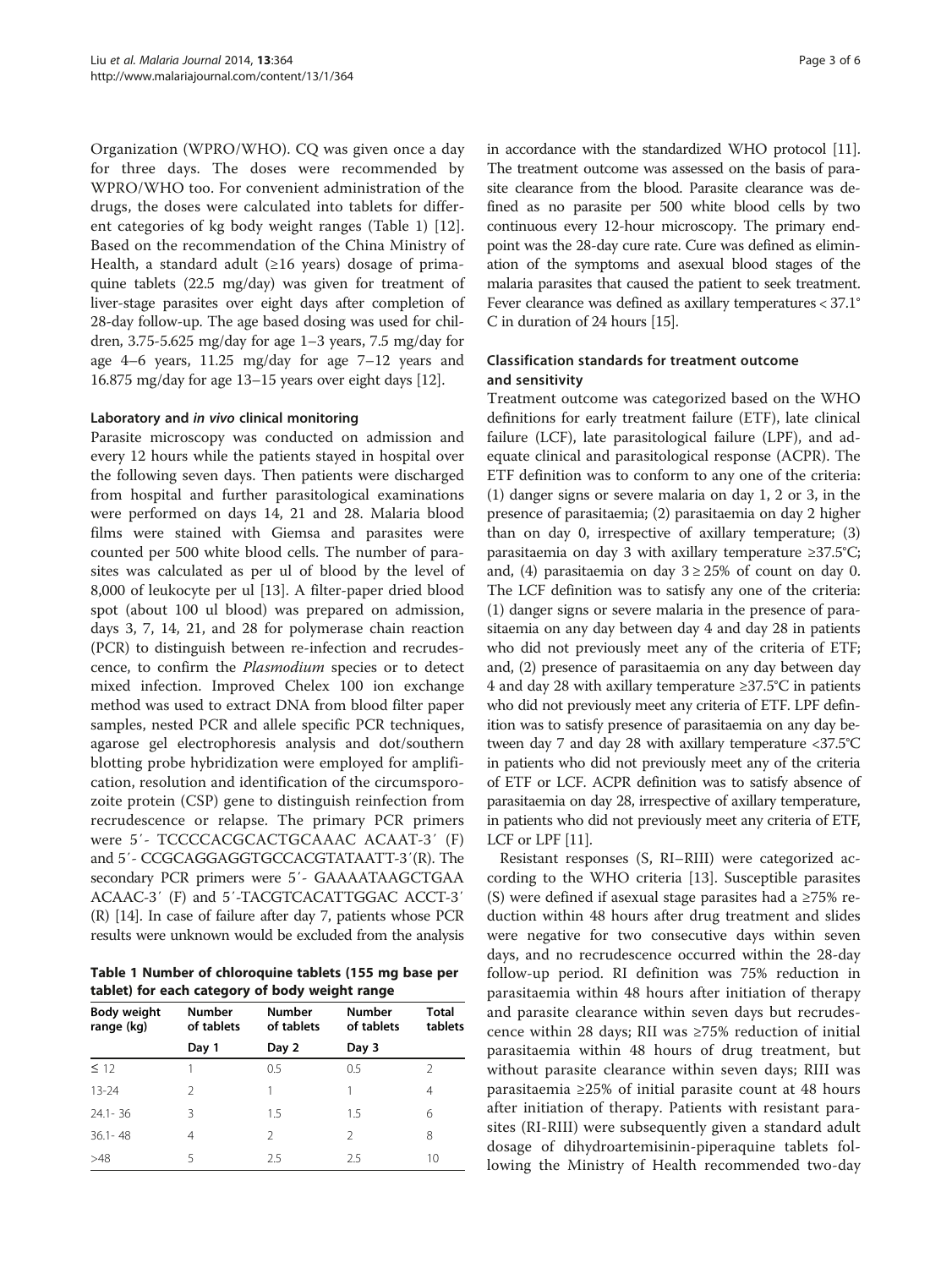treatment regimen (dihydroartemisinin 160 mg and piperaquine 1280 mg/day) [[13\]](#page-5-0).

#### Statistical analysis

The data were entered by Microsoft Office Excel 2007 and analysed by the Kaplan-Meier method [\[11,16](#page-5-0)]. The patients of loss to follow-up and withdrawal from the study were not involved into the analysis.

## Ethical approval

According to the Helsinki Declaration, ethical approval for the study was granted by the Ethics Committee of Yunnan Institute of Parasitic Diseases, China. The purpose of the study was explained and then approval was sought from patients and their caretakers. Informed written consent was obtained from patients or from carers of child patients. All results were kept confidential and were unlinked to any identifying information.

## Results

During 2008–2013, a total of 750 vivax malaria patients were recruited in the study, 14 withdrew, 133 were lost at follow-up, and 603 completed valid follow-up, of which 531 (88.1%) were Burmese (Table 2). The fever clearance time (FCT) and asexual parasite clearance times (APCT) were, respectively,  $22.2 \pm 10.2$  and  $38.1 \pm$ 12.6 hours. The results showed that 594 (98.5%) of the patients were ACPR, and nine (1.5%) LCF, without ETF and LPF. Two LCF patients were observed in 2010, one in 2012 and six in 2013 (Table [3](#page-4-0)). All nine LCF patients responded well to the two-day treatment regimen of dihydroartemisinin-piperaquine tablets. The result of parasite sensitivity classification was the same as the

treatment outcome. The number of susceptible parasites was 594 and the RI was nine (Table [4\)](#page-4-0). The PCR identified nine (1.5%) as recrudescence within day 28, one recrudescence on day 14 and 28, respectively, in 2010; one on day 28 in 2012; one on day 14 and 21, respectively, and four others on day 28 in 2013 (Tables [3](#page-4-0) and [4\)](#page-4-0). The PCR did not identify any new infection of P. vivax. All nine patients displaying RI and LCF were from the neighbouring districts of Myanmar and no significant differences were identified between different classifications. 1.5% (9/601) of LCF among imported cases from Myanmar including 531 Burmese and 70 Chinese who contracted malaria in Myanmar and come back to China for treatment versus 0% (0/2) locally acquired in China  $(x^2 = 0.03, P = 0.862)$ ; 1.7% (9/531) of LFC in Burmese and 0% (0/72) in Chinese ( $x^2$  = 0.35, P = 0.552). 1.0% (3/287) of LFC in adults ( $\geq$ 16 years) versus 1.9% (6/316) in children  $(x^2 = 0.28, P = 0.598).$ 

## **Discussion**

WHO encourages countries in which P. vivax is endemic to carry out pilot studies to monitor CQ efficacy [[11](#page-5-0)]. CQ is the first-line drug for treatment of blood stage infection of P. vivax and it has been used in treatment of vivax malaria for more than 50 years in China. The study monitored CQ therapeutic efficacy for uncomplicated vivax malaria on the China-Myanmar border from 2008 to 2013. The cumulative success rate for P. vivax treatment was 98.5%. All nine treatment failures were LCF or RI resistance. Wei et al. carried out a study on CQ therapeutic efficacy for P. vivax treatment in China-Vietnam border from 1989 to 1998. They found P. vivax resistance to CQ in 1989 and identified three RI, eleven RII and three RIII in the ten

Table 2 Baseline characteristics of vivax malaria patients in Tengchong and Yingjiang counties, Yunnan, China

|                         | $2008(n = 22)$ | $2009 (n = 9)$ | $2010(n = 84)$ | $2011(n = 43)$ | $2012 (n = 123)$ | $2013(n = 322)$ | Total ( $n = 603$ ) |
|-------------------------|----------------|----------------|----------------|----------------|------------------|-----------------|---------------------|
| Sex                     |                |                |                |                |                  |                 |                     |
| Male                    | 20 (89.9%)     | 8 (88.9%)      | 63 (75.0%)     | 28 (65.1%)     | 69 (56.1%)       | 165 (51.2%)     | 353 (58.5%)         |
| Female                  | $2(9.1\%)$     | $1(11.1\%)$    | 21 (25.0%)     | 15 (34.9%)     | 54 (43.9%)       | 157 (48.8%)     | 250 (41.5%)         |
| <b>Nationality</b>      |                |                |                |                |                  |                 |                     |
| Chinese                 | 22 (100%)      | $9(100\%)$     | 18 (21.4%)     | 10 (23.3%)     | 8(6.5%)          | 5(1.6%)         | 72 (11.9%)          |
| Burmese                 | 0              | $\mathbf{0}$   | 66 (78.6%)     | 33 (76.7%)     | 115 (93.5%)      | 317 (98.4%)     | 531 (88.1%)         |
| Age (years)             |                |                |                |                |                  |                 |                     |
| Mean $\pm$ SD           | $20.2 \pm 1.4$ | $22.4 \pm 4.8$ | $28.4 \pm 8.2$ | $33.5 \pm 6.4$ | $26.2 \pm 10.2$  | $18.3 \pm 9.6$  | $25.2 \pm 6.8$      |
| Range                   | $23 - 50$      | $31 - 53$      | $2 - 59$       | $2 - 60$       | $2 - 59$         | $1 - 60$        | $1 - 60$            |
| Body temperature (°C)   |                |                |                |                |                  |                 |                     |
| Mean $\pm$ SD           | $38.1 \pm 0.4$ | $38.1 \pm 0.8$ | $38.5 \pm 0.5$ | $39.3 \pm 0.5$ | $38.8 \pm 0.6$   | $38.2 \pm 0.8$  | $38.5 \pm 0.7$      |
| Rang                    | 36.3-39.5      | 37.0-39.4      | 36.8-40        | 37.1-41.0      | 36.6-40.0        | 36.5-40.8       |                     |
| Parasite count (per µl) |                |                |                |                |                  |                 |                     |
| Geometric mean          | 7,621          | 6,327          | 8,675          | 6,732          | 8,976            | 8,156           | 7,881               |
| Range (per µl)          | 556-25,606     | 1,582-18,334   | 521-102,500    | 663-99,130     | 546-111,960      | 586-97,846      | 521-111,960         |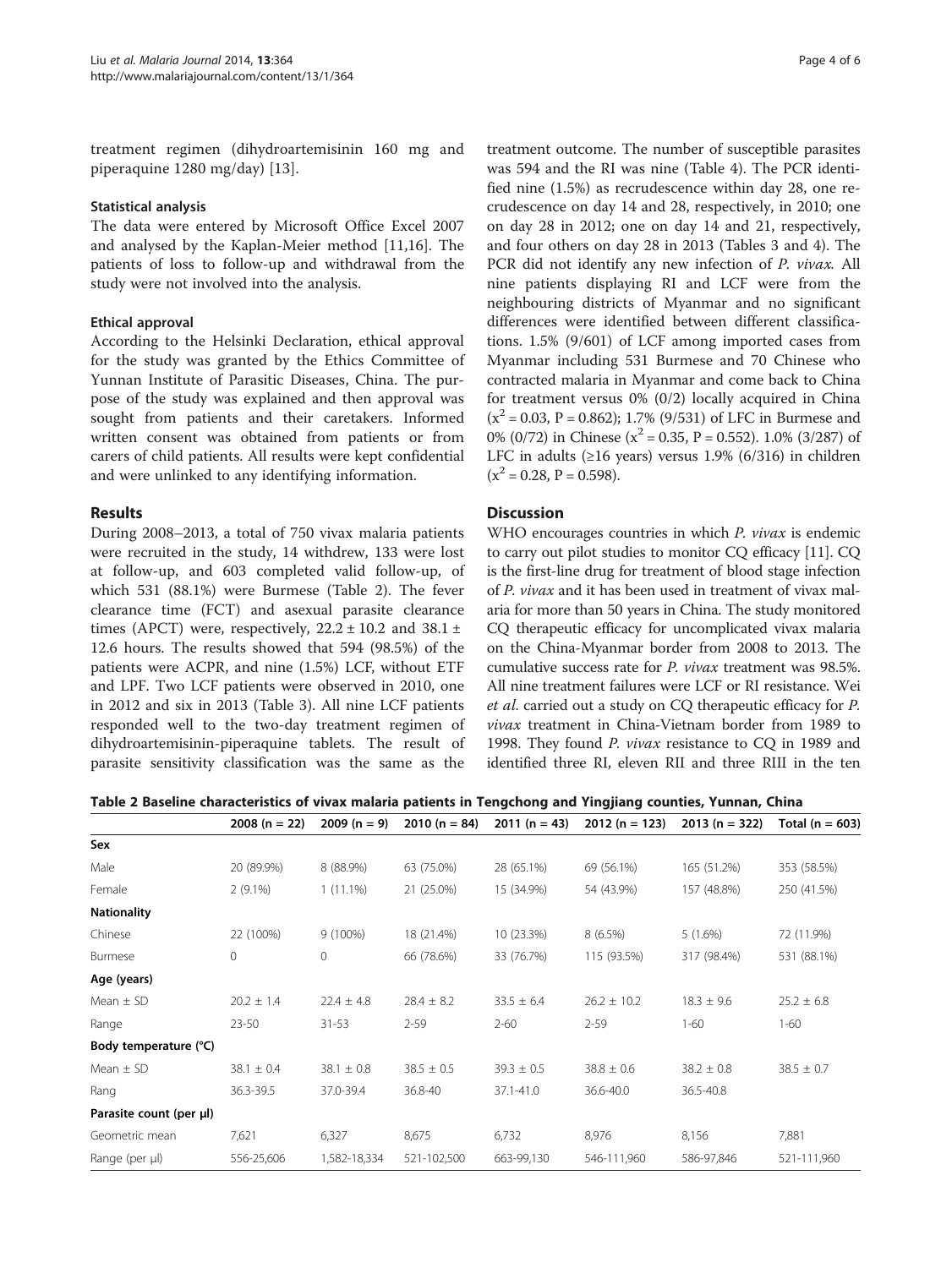|             | $2008(n = 22)$ | $2009(n = 9)$ | $2010(n = 84)$ | $2011(n = 43)$ | $2012 (n = 123)$ | $2013(n = 322)$ | Total ( $n = 603$ ) |
|-------------|----------------|---------------|----------------|----------------|------------------|-----------------|---------------------|
| ETF         |                |               |                |                |                  |                 |                     |
| LCF         |                |               | $2(2.4\%)$     |                | $(0.8\%)$        | $6(1.9\%)$      | 9(1.5%)             |
| I PF        |                |               |                |                |                  |                 |                     |
| <b>ACPR</b> | 22 (100%)      | $9(100\%)$    | 82 (97.6%)     | 43 (100%)      | 122 (99.2%)      | 316 (98.1%)     | 594 (98.5%)         |
|             |                |               |                |                |                  |                 |                     |

<span id="page-4-0"></span>Table 3 Treatment responses of vivax malaria patients in Tengchong and Yingjiang counties, Yunnan, China

Note: ETF = early treatment failure, LCF = late clinical failure, LPF = late parasitological failure, and ACPR = adequate clinical and parasitological response.

years. The cumulative failure rate (CFR) was 37.1% (17/ 47) [\[17\]](#page-5-0). Yang et al. observed 100 vivax malaria patients in central Yunnan Province in 1995, two RI and two RII were identified and the CFR was 4.0% (4/100) [[18](#page-5-0)]. In the two studies, patients with RI-RII P. vivax were subsequently given a standard dosage of intramuscular artemether injections following the Ministry of Health's recommended fiveday treatment regimen (160 mg on day 0 and 80 mg daily for four days) [\[17,18](#page-5-0)]. Liang et al. reported one RI and CFR 1.9% (1/54) on the same China-Myanmar border in 2008. They treated the CQ-resistant parasites with the two-day treatment regimen of dihydroartemisinin–piperaquine tablets [[19](#page-5-0)]. Six CQ-resistant isolates were identified through in vitro microtest in central China in 2005 [[20](#page-5-0)]. The P. vivax resistance to CQ was also found in Myanmar in 1990s [\[21-23\]](#page-5-0). Guthmann et al. reported that 34.1% (80/ 235) of vivax malaria patients with CQ treatment had recurrent parasitaemia and were considered treatment failures in southern Myanmar between December 2002 and April 2003 [\[24\]](#page-5-0). In other parts of the world, CQ resistance in P. vivax has been documented across the Indonesian archipelago [\[25](#page-5-0)], South Korea [\[26\]](#page-5-0), Turkey [\[27](#page-5-0)], the Horn of Africa [\[28\]](#page-5-0), and South America [[29](#page-5-0)]. These studies showed that there are increasing worldwide reports of CQ resistance in P. vivax, however they did not indicate significant change of CQ resistance [\[9,30](#page-5-0)].

The pace of CQ resistance development in P. vivax depends on numerous factors, such as drug selective pressure, endemicity, host immunity, and varies from region to region. CQ was used for clinical and prophylactic treatment of both P. vivax and Plasmodium falciparum in China in 1980s. The drug policy was changed in response to P. falciparum drug resistance, and then CQ was used only for vivax malaria treatment since 1990s. This may be one of reasons that the CFR (1.5%) of the study is much lower than the CFR (37.1%) between 1989 and 1998 in

Yunnan Province, China [\[17,18](#page-5-0)]. One of Wei et al. and Yang et al. studies' technical limitations was not to use PCR to distinguish between re-infection and recrudescence to confirm the Plasmodium species or to detect mixed infection, and to exclude microscopic misidentification of P fal $ciparum$  as  $P$  vivax when  $P$  falciparum prevalence was higher during 1989–98 and young ring stages difficult to distinguish. These might have increased their CFRs. Yunnan is a large province, with Wei et al. doing their study on the China-Vietnam border and Yang et al. in central Yunnan, whereas the current and other studies reported were done on the China-Myanmar border. Geographic differences may be one of explanations for reported differences too. Tengchong and Yingjiang are in a malaria-eliminating phase, so PCR did not identify any new infection within day 28. LCF of the study was observed in 2010, 2012 and 2013 and all nine LCF patients were imported from neighbouring areas of Myanmar. This shows that CQ resistance has not increased in recent years in Yunnan Province. CFR 1.9% (1/54) in 2008 [[19\]](#page-5-0), 2.4% (2/84) in 2010, 0.8% (1/123) in 2012 and 1.9 (6/322) in 2013 showed that CQ resistance did not significantly change ( $x^2$  = 0.86, P = 0.834) along the China-Myanmar border.

Despite PCR being used to distinguish between reinfection and recrudescence, to confirm the Plasmodium species or to detect mixed infection in the study, P. vivax can relapse from long-lasting liver stages [[11,23\]](#page-5-0). It is one limitation for the study and remains a challenge for monitoring in vivo P. vivax drug resistance. However, most of P. vivax in tropical areas is usually an early relapsing strain despite the late relapsing strain (temperate zone strains) exists in some high altitude (around 3,000 metres above the sea level) areas in Yunnan. The study was carried out in tropical areas and most of malaria patients were infected in Myanmar, so most of them should be tropical strain or early relapsing strain. This would reduce the PCR

Table 4 Clinical resistance of Plasmodium vivax in Tengchong and Yingjiang counties, Yunnan, China

|                | $2008(n = 22)$ | $2009(n = 9)$ | $2010(n = 84)$ | $2011(n = 43)$ | $2012(n = 123)$ | $2013(n = 322)$ | Total ( $n = 603$ ) |
|----------------|----------------|---------------|----------------|----------------|-----------------|-----------------|---------------------|
|                | 22 (100%)      | $9(100\%)$    | 82 (97.6%)     | 43 (100%)      | 122 (99.2%)     | 316 (96.1%)     | 594 (98.5%)         |
| R <sub>1</sub> |                |               | $2(2.4\%)$     |                | $(0.8\%)$       | $6(3.9\%)$      | 9(1.5%)             |
| $R$ II         |                |               |                |                |                 |                 |                     |
| R III          |                |               |                |                |                 |                 |                     |

Note: S = susceptible, RI = resistant level I, RII = resistant level II, RIII = resistant level III.